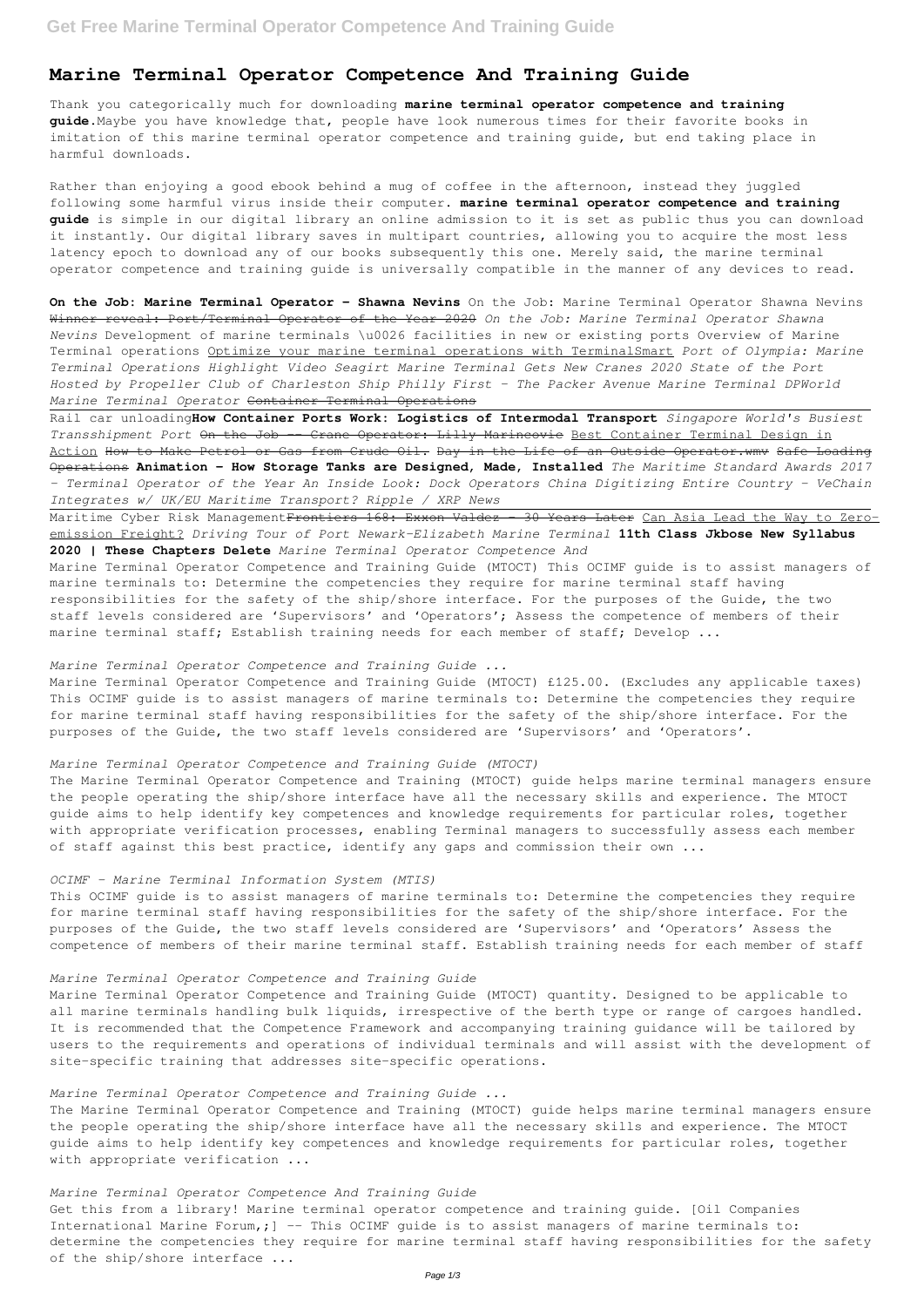*Marine terminal operator competence and training guide ...*

Marine Terminal Operator Competence And Training Guide file : grade12 preliminary exam 2013 life science paper1 viper 5901 installation guide pathfinder rpg ranger guide jolly phonics sounds and actions document brealey myers principles of corporate finance 7th edition solutions chapter 15 section

## *Marine Terminal Operator Competence And Training Guide*

The purpose of Marine Terminal Operator Competence Training is to assist managers of marine terminals to: Determine the competencies they require for marine terminal staff having responsibilities for the safety of the ship/shore interface. For the purposes of the course, the two staff levels considered are 'Supervisors' and 'Operators'. Assess the competence of members of their marine terminal staff.

# *Marine Terminal Operator Competence Training - MTOCT, in India*

Purpose. The purpose of Bulk Terminal Operator Competence & Training is to assist the delegates to: . Develop an understanding of a Marine Bulk Terminal and its operational aspects. • Understand the commercial and legal implications of the business and loss prevention which in turn will ensure reduced claims. • Develop a basic understanding of risks, hazards and emergencies that may ...

Read PDF Marine Terminal Operator Competence And Training Guide Happy that we coming again, the further stock that this site has. To answer your curiosity, we find the money for the favorite marine terminal operator competence and training guide compilation as the unconventional today. This is a sticker album that will

#### *Marine Terminal Operator Competence And Training Guide*

Marine terminal operator competence and training guide ... with the powered industrial truck operator training standards. APPENDIX B provides a copy of the October 9, 1996 Seat belt enforcement memorandum and APPENDIX C provides a copy of Page 2/5. Read Free Marine Terminal Operator Competence

# *Marine Terminal Operator Competence And Training Guide*

# *BTOCT (Bulk Terminal Operator Competence & Training ...*

According to the MTOCT 2013 Marine Terminal Operator Competence and Training Guideby OCIMF, TTT assists companies to observe, verify, train and test Operators and Supervisors. There are three (3) competence levels on which each section of work and responsibility will be based. 1. Awareness –A good understanding of what is involved

# *2019 MARINE TERMINAL OPERATOR AND SUPERVISOR COMPETENCY*

Marine Terminal Management Training Jan. 2005 Give Your Port a Distinct Advantage Do not chase competition and offer "me-too" products. Know your customer and tell your customer you have a distinct product line. Brand your port and capabilities as a full service economic development entity. Develop a strategy based upon a great product,

#### *Marine Terminal Management Training Program*

– Marine Terminal Particular Questionnaire (MTPQ) – Marine Terminal Management & Self Assessment (MTMSA) in 2014 – Reviewing Marine Terminal Operator Competence and Training Guide (MTOCT) • Phillips 66 Global Marine Assurance Standard – Applies to Marine Terminal Assurance, Clearance and Vessel Vetting

# *OCIMF MARINE TERMINAL INFORMATION SYSTEM*

This includes the transportation, terminal operations, Liquid and Gas Fiscal metering, Product Quality Assurance, Ship to Facility and Terminal interface and operations, Petrochemical tanker loading and discharge procedures, product quality custody transfer measurement, LNG metering parameters, techniques and calculations.

### *An Intensive 5 Day Training Course Loading Master for Oil ...*

LOADING MASTER CERTIFICATION FOR TANK STORAGE MARINE TERMINALS AND REFINERIES : MTOCT (OCIMF) MARINE TERMINAL OPERATOR AND SUPERVISOR COMPETENCY : LOSS CONTROL MARINE EXPEDITOR CERTIFICATION + COW : On demand, also online : On demand: online : Rotterdam 9-11 November 2020 confirmed. DOWNLOAD : DOWNLOAD :

### *Training programs | Tank Terminal Training*

Specifically, the consolidated system embraces: Marine Terminal Particulars Questionnaire (MTPQ) Marine Terminal Management and Self-Assessment (MTMSA) Marine Terminal Operator Competence & Training (MTOCT) Marine Terminal Particulars Questionnaire (MTPQ) The ultimate aim is to compile a comprehensive database of relevant information for all of the world's 3,500+ terminals from the hardware available, to berth measurements and transfer rates.

# *1. How to use the MTIS website - OCIMF - Marine Terminal ...*

Proper design, construction, operation and closure of an OT should be a high priority both for the operator and for the Competent Authorities: (a) The OT operator and/or owner has primary responsibility throughout the whole lifecycle of its systems both for ensuring safety and taking measures to prevent accidents and limit their consequences for human health and the environment.